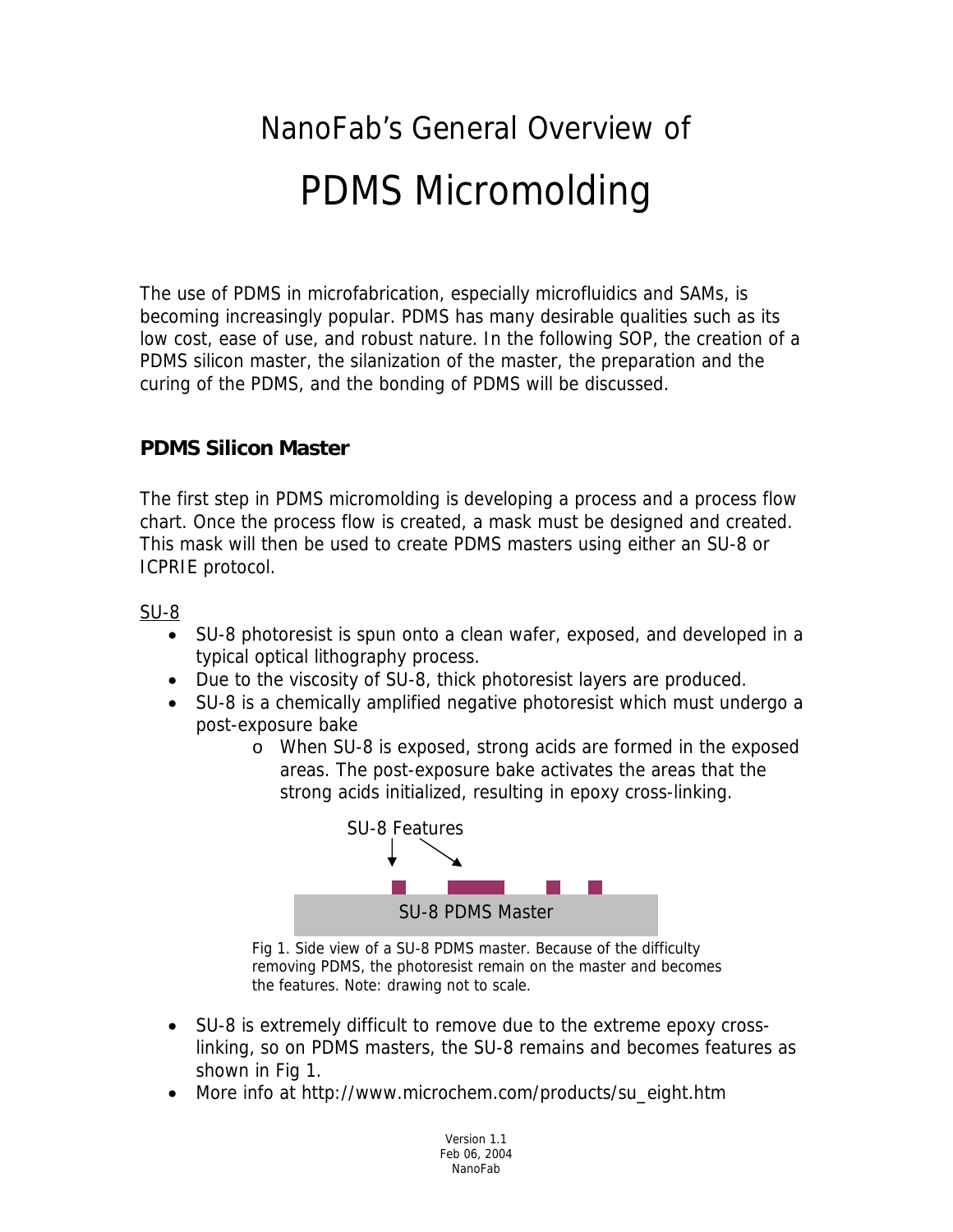ICPRIE

- A silicon dioxide layer is patterned on a silicon wafer using typical optical lithography procedures.
- The patterned silicon dioxide is a masking layer. When the patterned wafer is exposed to the plasma, the silicon is etched away while the silicon dioxide is etch resistant.
- The ICPRIE is used to create etch depths greater than 10 um with sidewalls that are vertical.
- The ICPRIE does has two modes of operation for deep silicon etching  $\sim$ the Bosch and Cryo-chuck process.



Figure 2. Side profile of an ICPRIE PDMS master. The silicon dioxide layer resists the plasma etch while the exposed silicon does not.

# **Silanizing the PDMS Masters**

Silanizing the PDMS master is important as many typical silicon surfaces result in PDMS adhering to the master, making peeling and preserving the PDMS more difficult. A drop of trichloro(1,1,2,2-perfluoocytl)silane is placed in a vial and placed in a desiccator with the PDMS master. The desiccator is placed under a vacuum causing the silanizing agent to evaporate and form a monolayer on the surface of the master that prevents the PDMS from adhering to the master.

# **Preparing and Curing the PDMS**

Preparing the PDMS is very straightforward. Sylgard 184 silicone base and curing agent are mixed in a 10:1 ratio by weight. The mixture is then degassed to remove any bubbles and poured over the PDMS master. The PDMS is then baked under vacuum, causing it to cure and ensuring all entrapped gasses are evacuated. After cooling, the PDMS is easily peeled and cut.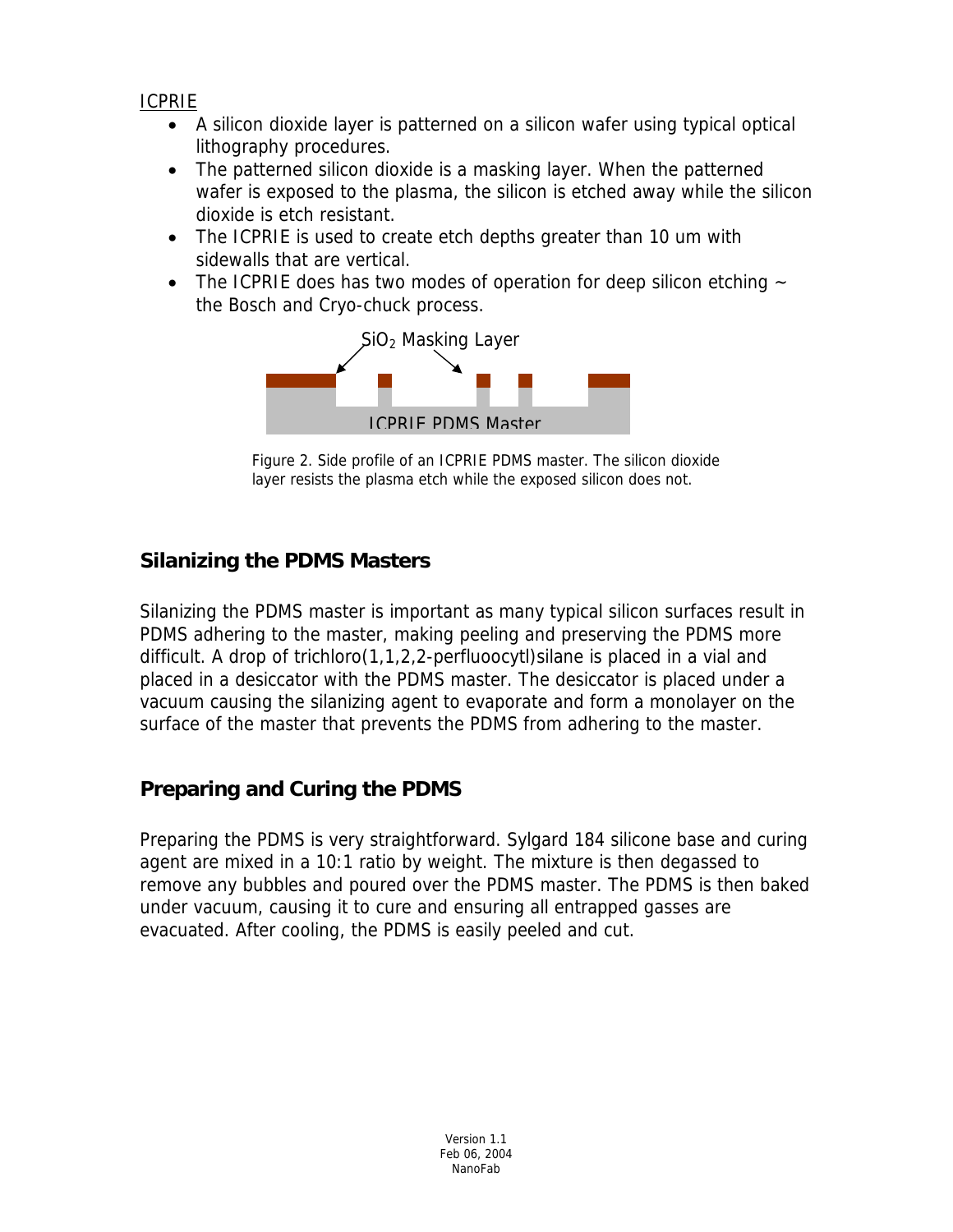#### **PDMS Bonding**

PDMS can be successfully bonded to glass, silicon, and itself using a standard oxygen plasma in a reactive ion etcher (RIE). PDMS is quite hydrophobic with a low energy surface that is overall non reactive, making it difficult for it to bond with other surfaces. By exposing PDMS to an oxygen plasma, the PDMS surface becomes hydrophilic and reactive, resulting in irreversible bonding when it comes into contact with glass, silicon, or another PDMS piece that was exposed to the same plasma. This contact should be made immediately because the PDMS surface will return to its hydrophobic state after time.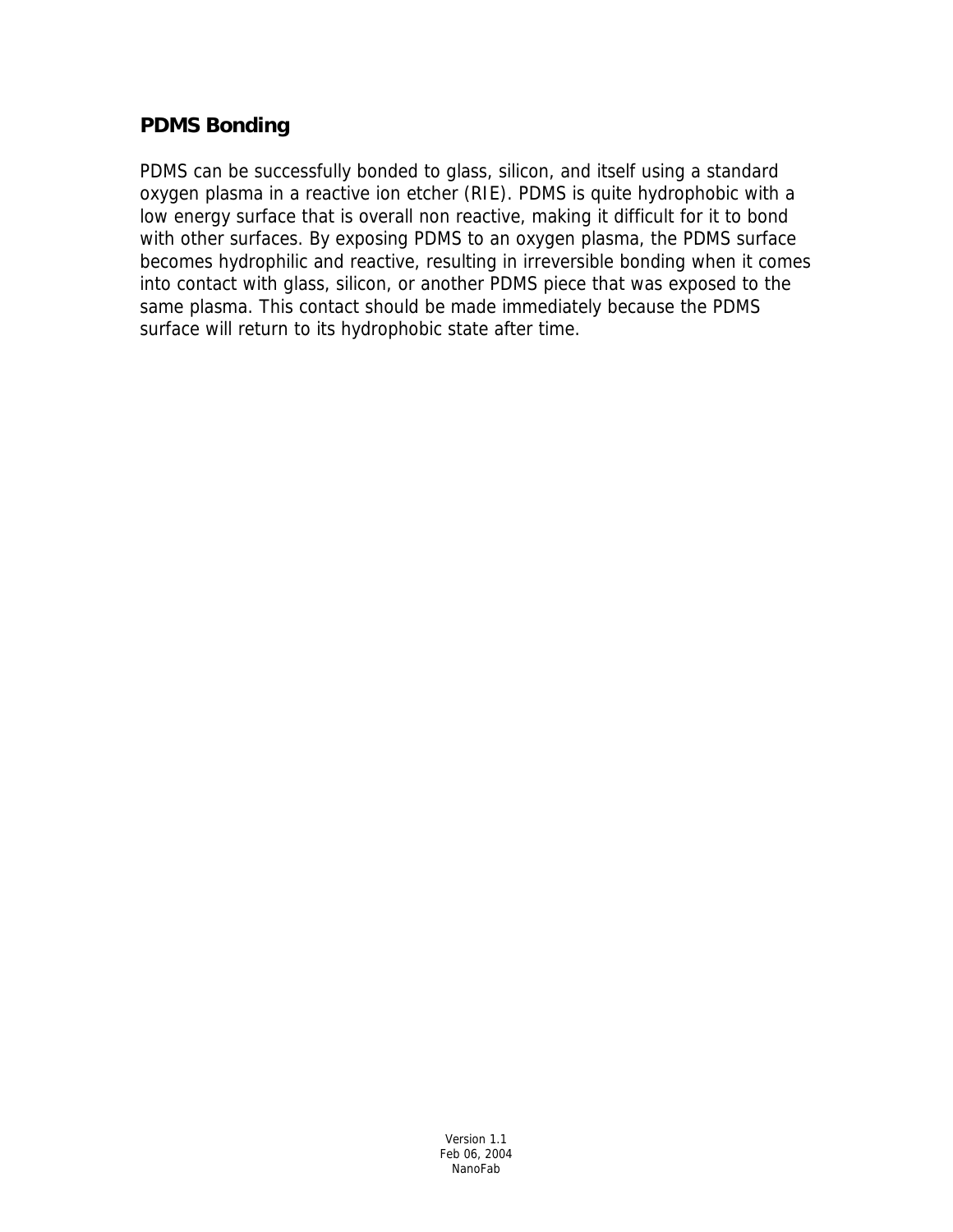# NanoFab's Standard Operating Procedure for PDMS Micromolding

The following standard operating procedure outlines the PDMS micromolding process. The process includes creating a PDMS master, silanizing a PDMS master, and preparing and curing PDMS. Note: Training by the NanoFab is needed for each step in the PDMS micromolding process.

### **Creating the PDMS Master**

Two types of PDMS masters can be made, the ICPRIE (deep silicon etch) or the SU-8 master. Please read the PDMS Micromolding General Overview for short descriptions of each and consult the NanoFab about the two options.

ICPRIE – Please contact the NanoFab for training and protocols.

SU-8 Protocol

- 1) Piranha clean a wafer and dehydration bake it on a contact hot plate for 5 minutes at 200<sup>o</sup>C.
- 2) Turn the vacuum on the Headway Resist Spinner found in Fumehood 1. Use the SU-8 spinner containers.
- 3) In Program 3, change rpm1 to 500, rmp1 to 5, and time1 to 10s. Turn rpm2 to 4000, rmp2 to 15s and time2 to 30s. (This gives roughly 30 – 40um)
- 4) Pour the SU-8 2050 directly onto the wafer. Note: because of the viscosity no beaker is used so that waste is reduced.
- 5) Put on cover and press the start button.
- 6) After it has spun, let the wafer sit for 5 minutes so that entrapped air has a chance to escape.
- 7) Soft bake the substrate for 3 minutes at  $65^{\circ}$ C and 9 minutes at 95°C on the contact hot plate so that all solvents are driven off.
- 8) Let the wafer cool (1-2 hours).
- 9) Expose the design on the wafer for 75s under the mask aligners (wavelength of 356 and 405 nm).
- 10) Post exposure bake the resist for 1 minute at  $65^{\circ}$ C and 7 minutes at 95°C.
- 11)Develop in SU-8 developer for 3 5 minutes.
- 12)Rinse with IPA and Dry. If a white film occurs during after rinsing, the substrate has been underdeveloped.

Note: This is just a guideline and should be optimized for each process. The bake and exposure times increase with the thickness of the SU-8 layer.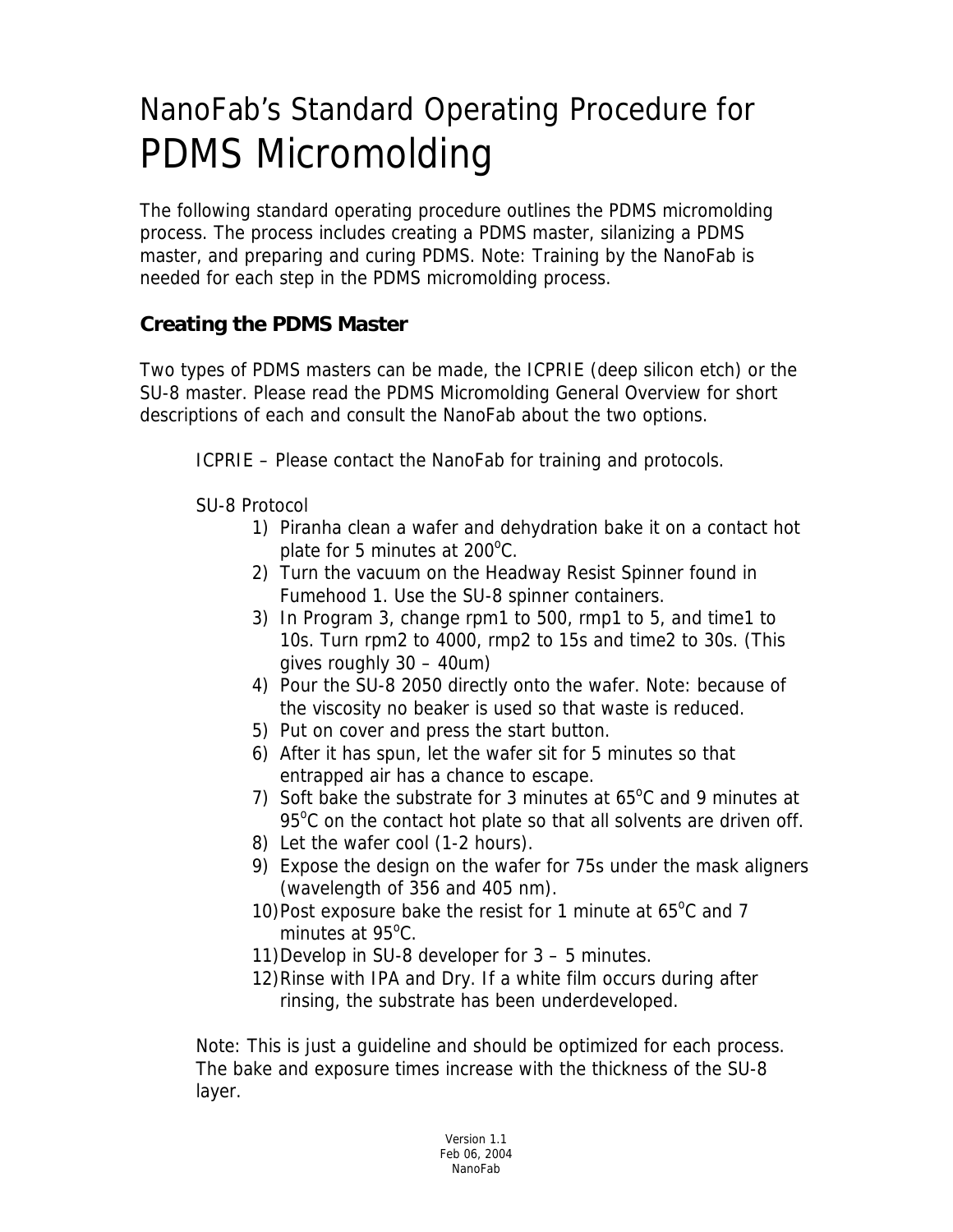### **Silanizing SU-8 and ICPRIE Masters**

**NOTE: Trichloro(1,1,2,2-perfluoocytl)silane is corrosive, reacts violently with water, and**  combustible (with a flashpoint of 87<sup>o</sup>C). Keep away from water and heat sources.

- 1) Masters are silanized to prevent PDMS adhering to it after curing.
- 2) Using a plastic dropper, place a drop of trichloro(1,1,2,2 perfluorooctyl)silane in a glass vial.
- 3) Place the holder in the glass dessicator. Put the master and the vial containing the silanizing agent in the holder.
- 4) Put the dessicator under a vacuum for 1 2 hours. During this time the silane will evaporate and form a monolayer on the master.
- 5) Vent the dessicator slowly.
- 6) Remove and store the master.
- 7) Put the plastic eyedropper and the vial in a plastic bag and place it in the Organic Waste bin underneath Fumehood 1. Note: The glass and the eyedropper are both contaminated by the silanizing agent.

#### **Preparation and Curing of PDMS**

- 1) Measure about 25 g of the PDMS base and the curing agent in a 10:1 ratio by weight for one master in the plastic petri dishes found in the PDMS box.
- 2) Mix the PDMS smoothly and well. Smooth mixing will minimize the formation of bubbles.
- 3) Place the mixture in the desiccator under vacuum at about 22 in Hg until there are no bubbles in the mixture. This should take 10-20 minutes.
- 4) Place the master in the PDMS Holder.
- 5) Pour the degassed PDMS on the master slowly to avoid trapping air.
- 6) Place the mold in the PDMS vacuum oven and cure at  $80^{\circ}$ C for 2 hours under a vacuum of 5 in Hg. This vacuum will aid in evacuating entrapped air, enabling finer features to be produced.
- 7) Carefully peel off the PDMS, blue tape features to prevent contamination, and cut the PDMS as seen fit.
- 8) Place all the PDMS waste in the Organic Waste Bin underneath Fumehood

NOTE: The curing time may vary with thickness. The weight of the PDMS used should decrease for thinner layers.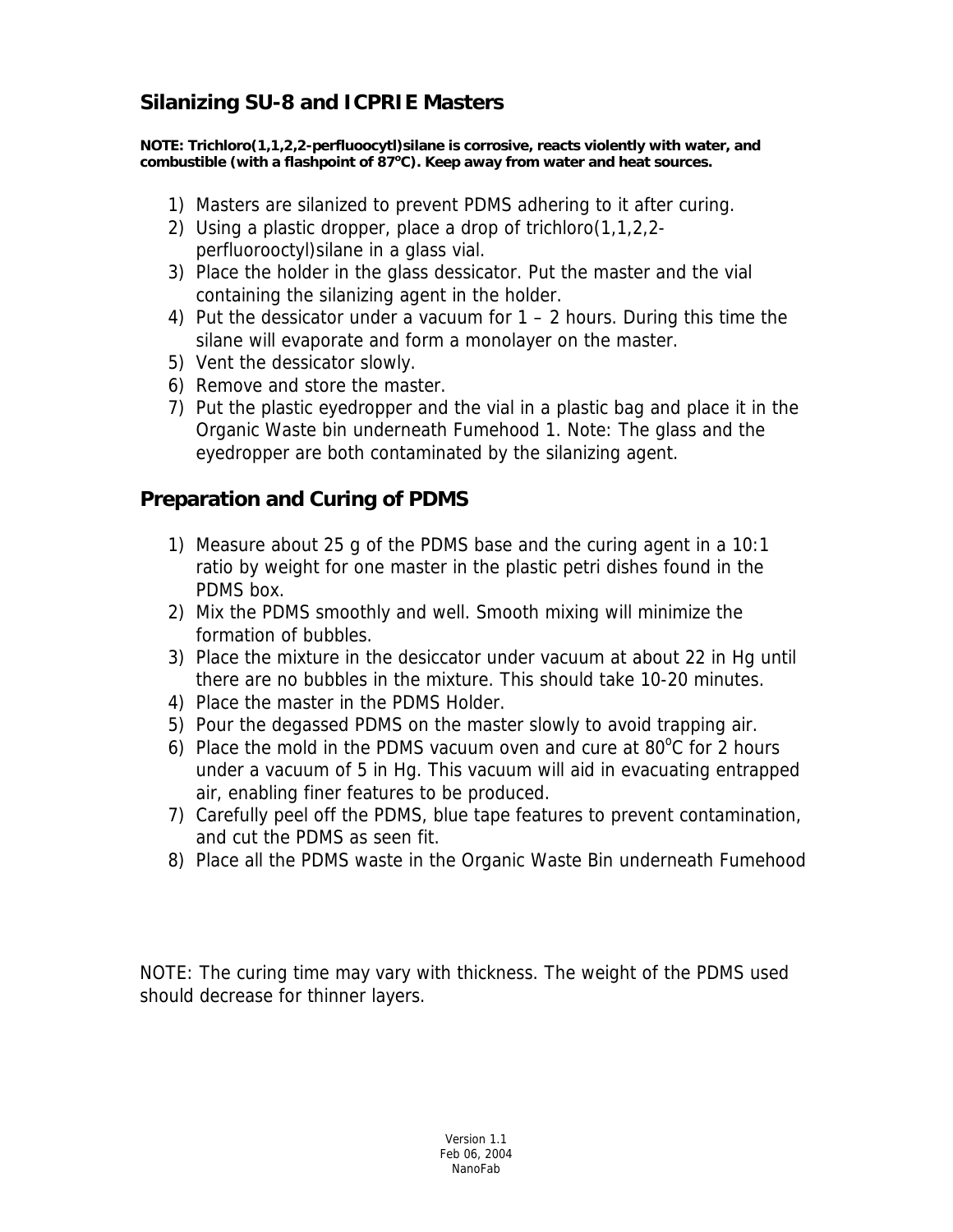#### **PDMS Bonding**

**Note: See NanoFab for training and protocols on the uEtch RIE.** 

- 1) Prepare the PDMS and glass, silicon, or PDMS substrate to be bonded.
- 2) Do a 10 minute oxygen clean on the uEtch RIE.
- 3) Load in the PDMS and substrate.
- 4) Follow the following recipe.
	- a.  $O_2$ : 25%
	- b. Pressure: 0.200 torr
	- c. RF: 33.3%
	- d. Time: 30 seconds
- 5) As soon as possible, bring the PDMS and the substrate into contact.
	- a. For best results, place a drop of water between the PDMS and the substrate. This will allow more adjustments to be made and will provide a more consistent bond with less bubbles. The water must evaporate before the bonding is complete.
- 6) Ensure that the RIE is shut down.

NOTE: This is a baseline process that should be adjusted for each specific protocol.

> Version 1.1 Feb 06, 2004 NanoFab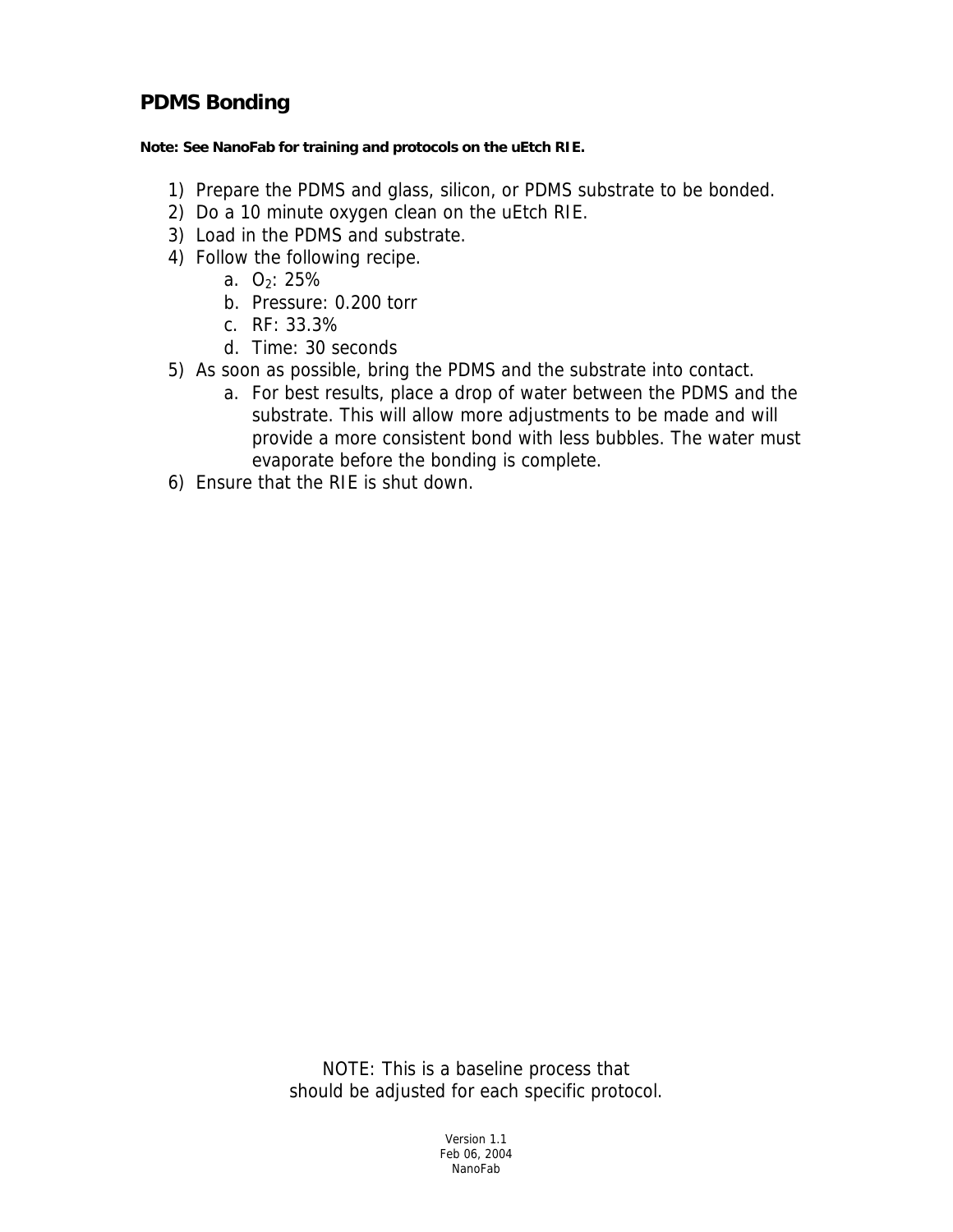# NanoFab's Quick Glance at PDMS Micromolding

#### **Creating the PDMS Master**

ICPRIE – see NanoFab for training and protocols.

#### SU-8

- 1) Dehydration bake: 5 min.
- 2) Spread: 500 rpm for 10 s.
- 3) Spin: 400 rpm for 30s.
- 4) Let sit for 5 minutes.
- 5) Soft bake: 3 min at 65oC and 9 min at 95oC.
- 6) Let substrate cool.
- 7) Expose: 75 s.
- 8) Post exposure bake: 1 min at 65oC and 7 min at 95oC.
- 9) Develop:  $3 5$  min
- 10)Rinse with IPA and dry.

#### **Silanizing the PDMS Masters**

- 1) Put drop of trichloro(1,1,2,2-perfluoroocytl)silane in vial.
- 2) Place vial, holder, and substrate in desiccator for 1 2 hours under 20 in Hg vacuum.
- 3) Put all silanized waste in plastic bag and place in the Organic Waste Bin under Fumehood 1.

#### **Preparation and Curing of PDMS**

- 1) Mix 25 g of PDMS base and curing agent in a 10:1 ration by weight.
- 2) Place mixture under 22 in Hg vacuum until bubbles disappear.
- 3) Place master in PDMS holder.
- 4) Pour in PDMS
- 5) Bake at 80oC for 2 hours in the PDMS oven under a 5 in Hg vacuum.
- 6) Let cool and peel.
- 7) Put all PDMS waste in the Organic Waste Bin under Fumehood 1.

Note: This is a baseline process that should be adjusted for each specific protocol.

Version 1.1 Feb 06, 2004 nano kaominina mpikambana amin'ny fivondronan-kaominin'i Paris-Paul Barana. Ny faritr'i Norma dia kaominin'i P